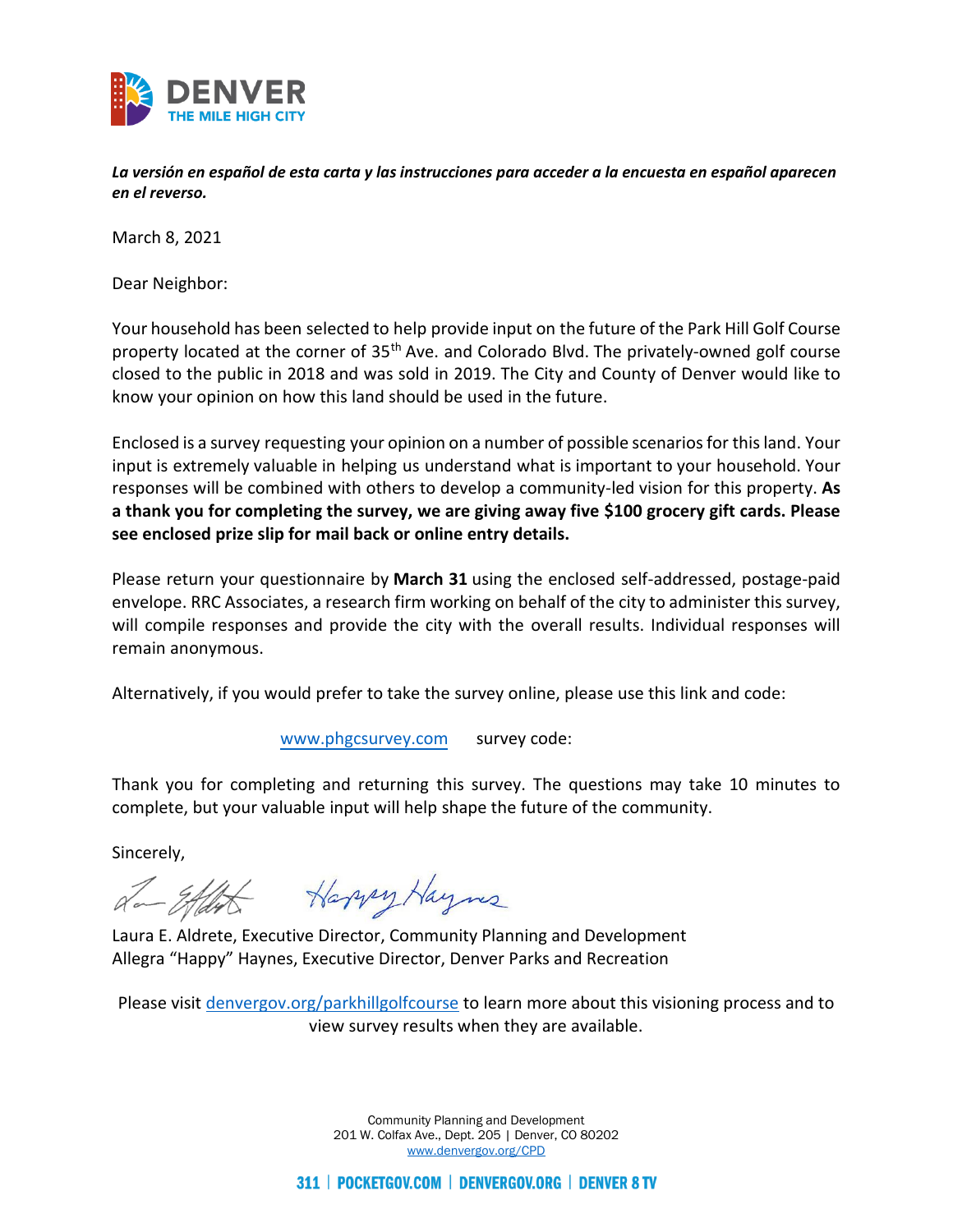

March 8, 2021

Querido vecino:

Su hogar ha sido seleccionado para brindar opiniones sobre el futuro de la propiedad del campo de golf Park Hill, ubicada en la esquina de 35th Ave. y Colorado Blvd. El campo de golf de propiedad privada se cerró al público en 2018 y se vendió en 2019. La ciudad y el condado de Denver desean conocer su opinión sobre cómo se debe usar esta tierra en el futuro.

Se adjunta una encuesta solicitando su opinión sobre una serie de escenarios posibles para esta tierra. Su opinión es extremadamente valiosa para ayudarnos a comprender qué es importante para su hogar. Sus respuestas se combinarán con otras para desarrollar una visión dirigida por la comunidad para esta propiedad. **Como agradecimiento por completar la encuesta, estamos regalando al azar cinco tarjetas de regalo de comestibles de \$100.** Consulte la entrada de sorteo adjunta para obtener detalles para participar.

Envíe su encuesta completada antes del **31 de marzo** utilizando el sobre con franqueo pagado. RRC Associates, una firma de investigación que trabaja en nombre de la ciudad para administrar esta encuesta, recopilará las respuestas y proporcionará a la ciudad los resultados generales. Las respuestas individuales permanecerán anónimas.

#### **Si prefiere responder a la encuesta en español, puede participar de una de dos maneras:**

• *En línea:* Vaya al sitio web que aparece a continuación e inicie sesión con la contraseña que aquí se proporciona. Si es necesario, haga clic en el enlace ubicado en la esquina superior derecha de la pantalla para cambiar la opción a "español (Estados Unidos)".

[www.phgcsurvey.com/](http://www.phgcsurvey.com/)es e ingrese la contraseña:

• *Encuesta en papel:* Llame o envíe un mensaje de texto a este número, (720) 772-9711, y deje una solicitud con su nombre y la contraseña arriba. Enviaremos una copia de la encuesta en español y otro sobre con franqueo pagado a la dirección postal donde recibió esta carta.

Gracias por completar y devolver esta encuesta. Las preguntas pueden tardar 10 minutos en completarse, pero su valiosa aportación ayudará a dar forma al futuro de la comunidad.

Atentamente,

a-Etdit Harry Haynes

Laura E. Aldrete, Director Ejecutivo, Planificación y Desarrollo Comunitario Allegra "Happy" Haynes, Director Ejecutivo, Parques y Recreación de Denver

Visite a [denvergov.org/parkhillgolfcourse](http://www.denvergov.org/parkhillgolfcourse) para obtener más información sobre este proceso de visualización y para ver los resultados de la encuesta cuando estén disponibles.

> Community Planning and Development 201 W. Colfax Ave., Dept. 205 | Denver, CO 80202 [www.denvergov.org/CPD](http://www.denvergov.org/CPD)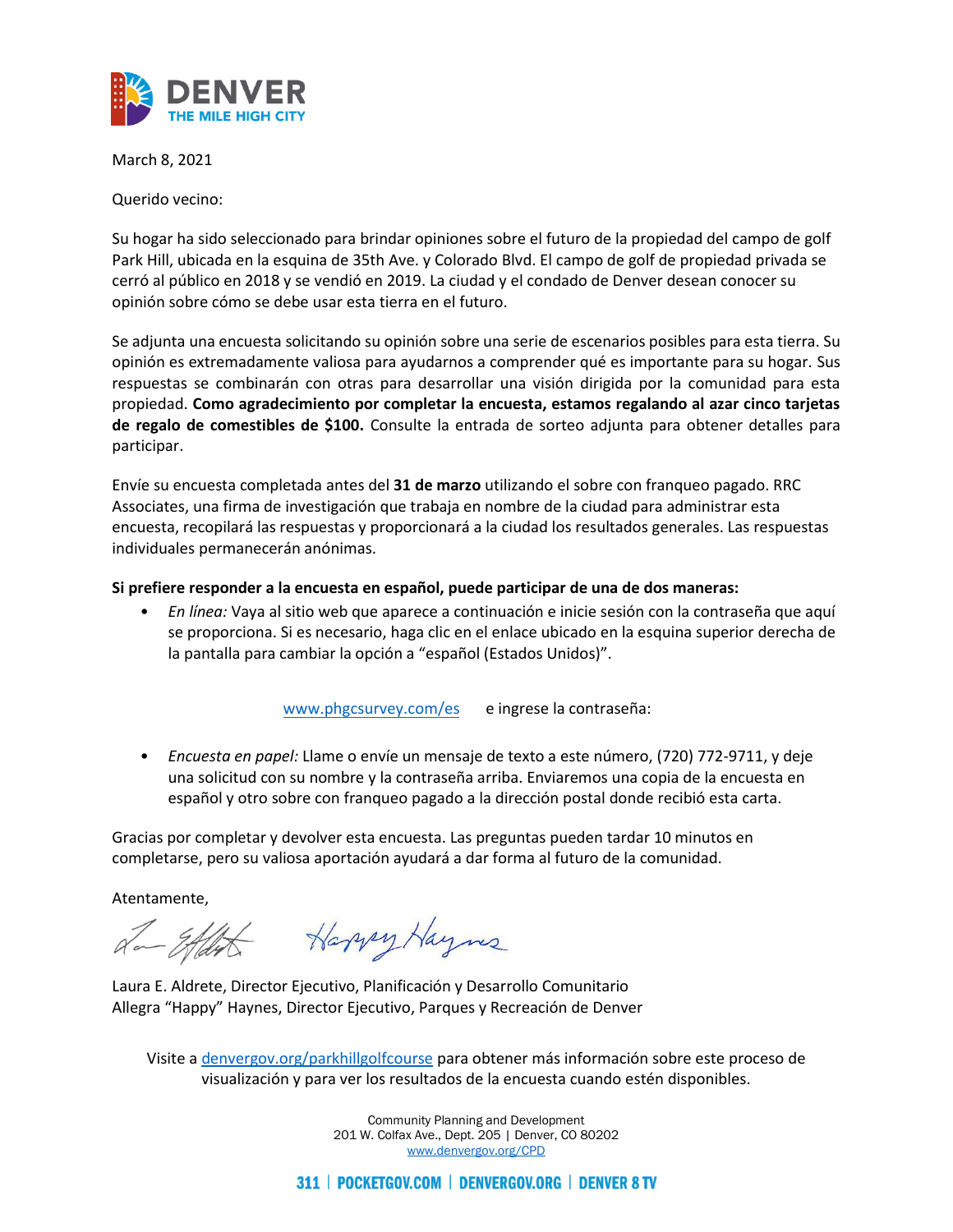# **The Future of Park Hill Golf Course Community Survey**

**The City and County of Denver wants your opinions on the future of the Park Hill Golf Course! Please remember that this survey is CONFIDENTIAL and results will only be reported anonymously.**

# **ABOUT WHERE YOU LIVE**

- **1. Using the numbers on the map to the right, in which area around Park Hill Golf Course do you live?** 
	- **1. Northeast Park Hill**
	- **2. North Park Hill**
	- **3. Skyland**
	- **4. Clayton**
	- **5. Elyria-Swansea**
	- **6. Park Hill Village**
	- **7. Overlook at Park Hill**
- **2. How long have you lived near the Park Hill Golf Course?**

**Years OR** 

**Check here if less than a year**

| <b>Contractory</b><br>U                    | 48th Ave.                                                                                                   |
|--------------------------------------------|-------------------------------------------------------------------------------------------------------------|
| (5) Elyria - Swansea<br><b>Altris Ave.</b> | $1-70$<br>(6) Park Hill Village<br>Smith Ad<br><b>Given</b><br>荫                                            |
| ā<br>17th Ave.                             | <b>Park Hill</b><br>(7) Overlook at Park Hill<br>Golf<br><b>CONTINUE</b><br><b>Course</b><br>ão a<br>E<br>S |
| (4) Clayton<br>Bruce Randolph Ave.         | 15th Ave.<br>(1) Northeast Park Hill<br>Martin Luther King Ir Blvd.                                         |
| (3) Skyland                                | 29th Ave.<br>(2) North Park Hill                                                                            |
| 26th Ave.                                  | 26th Ave.<br>$\frac{1}{N}$                                                                                  |

### **COMMUNITY PARKS, OPEN SPACE AND RECREATION NEEDS AND PRIORITIES**

**3. Which statement do you most agree with? (SELECT ONLY ONE.)** 

- **a. Keep the Park Hill Golf Course site as 100% golf course, or**
	- **b. Use the site to provide a variety of open space, recreation and/or other community-serving uses**

#### **4. From the list below, choose the opportunities you would like to see on site. (CHECK ALL THAT APPLY.)**

| A. Athletic fields                                    |  |
|-------------------------------------------------------|--|
| <b>B.</b> Outdoor courts                              |  |
| C. Open space/natural areas                           |  |
| D. Swimming pools/splash pads                         |  |
| E. Recreation center                                  |  |
| F. Public restrooms                                   |  |
| G. Small gathering spaces/picnic areas<br>with tables |  |

| H. Large outdoor event spaces                  |  |
|------------------------------------------------|--|
| Playgrounds or play spaces<br>I.               |  |
| Bike/skate park<br>J.                          |  |
| General park space<br>Κ.                       |  |
| Community gardens/urban agricultural<br>spaces |  |
| Other (specify:                                |  |

**5. What three (3) parks and recreation opportunities from the list above are most important to your household, if any? (INSERT LETTER FROM ABOVE.)**

**\_\_\_\_\_\_\_\_\_\_\_\_\_\_\_\_\_\_\_\_\_\_\_\_\_\_\_\_, \_\_\_\_\_\_\_\_\_\_\_\_\_\_\_\_\_\_\_\_\_\_\_\_\_\_\_\_, \_\_\_\_\_\_\_\_\_\_\_\_\_\_\_\_\_\_\_\_\_\_\_\_\_\_\_**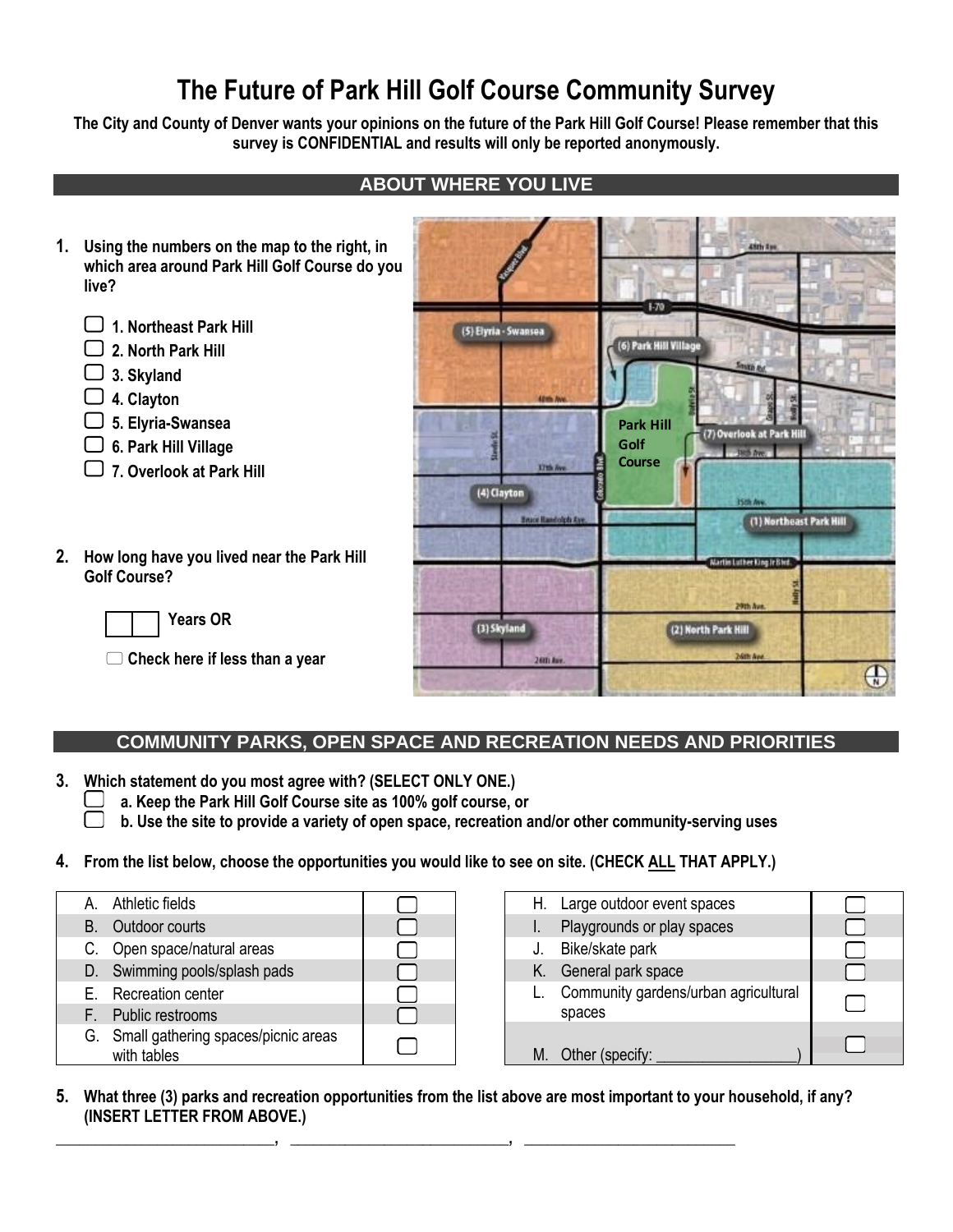## **OTHER COMMUNITY NEEDS AND PRIORITIES**

**6. In addition to the parks and recreation opportunities identified in Question 4, which of the following uses and services would you also want to see at this site (if any)? (CHECK ALL THAT APPLY.)**

| Α. | Grocery store                                                                         |  |
|----|---------------------------------------------------------------------------------------|--|
| В. | Retail (hardware, clothing, discount, etc.)                                           |  |
| C. | Personal services (beauty/barber, fitness, etc.)                                      |  |
| D. | Banking/financial services                                                            |  |
| F. | Quick serve/affordable restaurants                                                    |  |
| E. | Sit-down restaurants                                                                  |  |
| G. | Healthcare (clinics, dental, pharmacies, etc.)                                        |  |
| Η. | Affordable homes for sale or rent                                                     |  |
| L  | Market-rate homes for sale or rent                                                    |  |
| J. | Variety of home types (detached homes,<br>duplexes, rowhomes, multi-units/apartments) |  |
| K. | Childcare services, daycare center, preschools                                        |  |

|    | Civic uses (places of worship, non-profit<br>spaces, educational centers, etc.)                |  |
|----|------------------------------------------------------------------------------------------------|--|
| M. | RTD bus and light-rail access                                                                  |  |
| N. | Small, locally-owned businesses                                                                |  |
| O. | Minority-owned local businesses                                                                |  |
| Р. | Affordable spaces for startup businesses                                                       |  |
| Q. | Housing for special needs populations (older<br>adults and/or people living with disabilities) |  |
| R. | Entertainment (movie theaters, bowling alley,<br>dance clubs, arcades, etc.)                   |  |
| S. | Youth activities or sports (e.g., YMCA)                                                        |  |
|    | Other (specify:                                                                                |  |

**7. What three (3) options from the list above are most important to your household? (INSERT LETTER FROM ABOVE.)**

|            | 8. Is the rising cost of housing a problem in your neighborhood? |                 |
|------------|------------------------------------------------------------------|-----------------|
| $\Box$ Yes | $\Box$ No                                                        | $\Box$ Not sure |

|            |           | 9. Is there a need for more affordable housing choices in the neighborhoods around the Park Hill Golf Course? |
|------------|-----------|---------------------------------------------------------------------------------------------------------------|
| $\Box$ Yes | $\Box$ No | $\Box$ Not sure                                                                                               |

**\_\_\_\_\_\_\_\_\_\_\_\_\_\_\_\_\_\_\_\_\_\_\_\_\_\_\_\_, \_\_\_\_\_\_\_\_\_\_\_\_\_\_\_\_\_\_\_\_\_\_\_\_\_\_\_\_, \_\_\_\_\_\_\_\_\_\_\_\_\_\_\_\_\_\_\_\_\_\_\_\_\_\_\_\_**

|            |           | (If Yes to Question 9) Do you think a portion of the 155-acre Park Hill Golf Course site could accommodate some income- |
|------------|-----------|-------------------------------------------------------------------------------------------------------------------------|
|            |           | restricted affordable housing (new for-rent or for-sale units priced to meet the incomes of current area residents)?    |
| $\Box$ Yes | $\Box$ No | $\Box$ Not sure                                                                                                         |

**10. Using the scale below, what levels of concern do you have related to potential changes at the Park Hill Golf Course site regarding the following?**

|                                                                                                               | <b>NOT AT ALL</b><br><b>CONCERNED</b> |  |   | <b>VERY</b><br><b>CONCERNED</b> | <b>DON'T</b><br><b>KNOW</b> |
|---------------------------------------------------------------------------------------------------------------|---------------------------------------|--|---|---------------------------------|-----------------------------|
|                                                                                                               |                                       |  | 4 | 5                               |                             |
| a. Current residents of the area having to<br>move away if changes increase area costs.                       |                                       |  |   |                                 |                             |
| b. The addition of commercial businesses or<br>services that do not meet the needs of<br>community residents. |                                       |  |   |                                 |                             |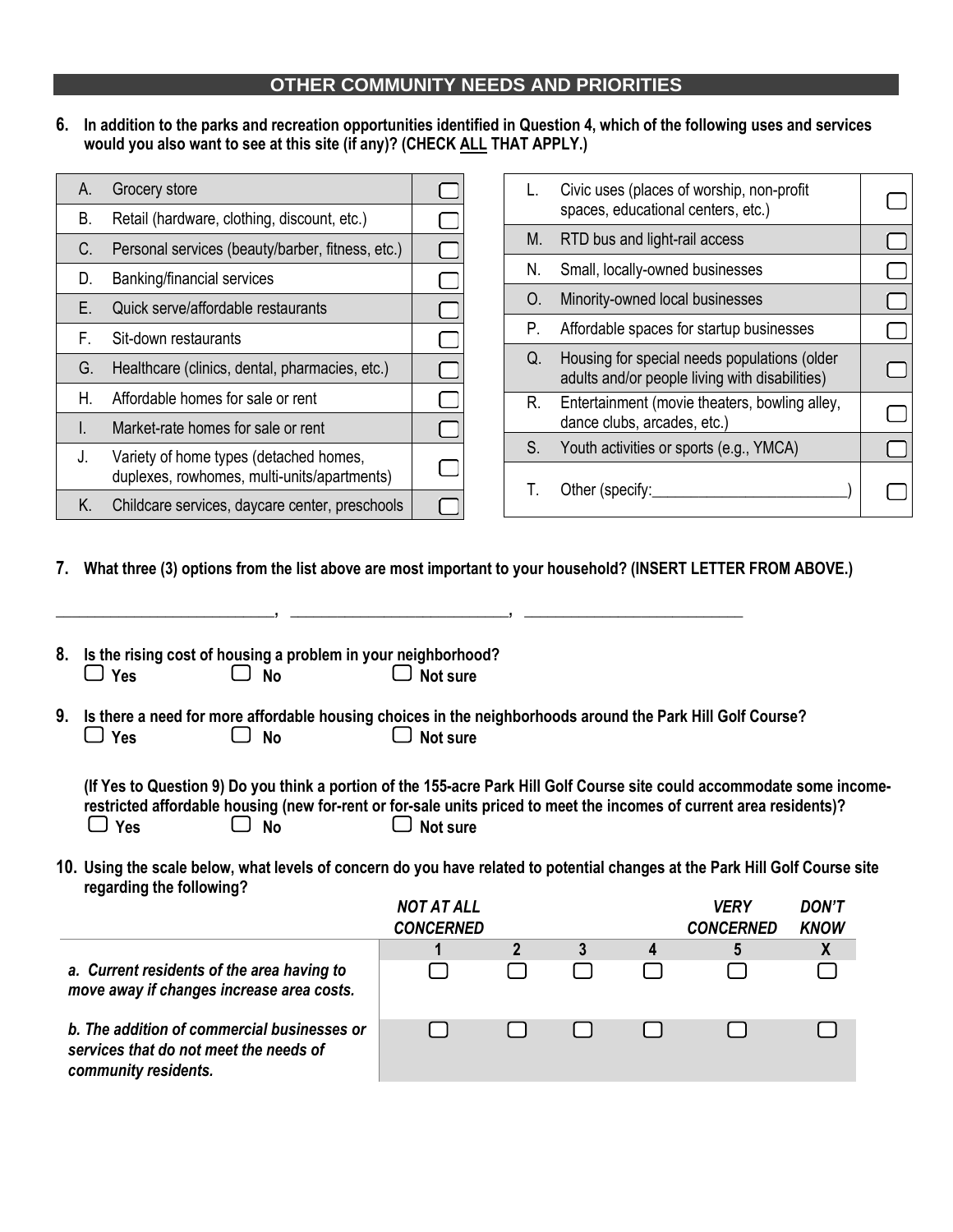- **11. Now think about all the potential options for the Park Hill Golf Course site. Approximately how much land area would you like to see allocated to each of the following? If you want to see the entire site identified as a single use, identify it as 100%.** (*Total must add to 100%.) For example, 10 at 10% each, 4 at 25% or 1 at 100%.*
	- \_\_\_\_\_\_\_\_% Affordable (income/price-restricted) homes
	- \_\_\_\_\_\_\_\_% Market-rate (no price restrictions) homes

\_\_\_\_\_\_\_\_% Public parks – which could include features like basketball courts, playing fields, playgrounds, walking paths, etc.

\_\_\_\_\_\_\_\_% Employment/jobs

\_\_\_\_\_\_\_\_% Education (schools, day care facilities, other education)

\_\_\_\_\_\_\_\_% Golf course

\_\_\_\_\_\_\_\_% Natural/open spaces

\_\_\_\_\_\_\_\_% Recreation facilities (swimming pools/recreation center)

% Retail, personal services, entertainment, restaurants

 $\%$  Other: (

 **100% TOTAL AVAILABLE LAND AREA**

# **NEIGHBORHOOD MOBILITY AND TRANSPORTATION**

## **12. How well is the current transportation network in your neighborhood meeting the needs of the community?**

|                                                             | <b>NOT</b><br><b>GOOD</b> |  | <b>VERY</b><br><b>GOOD</b> | <b>DON'T</b><br><b>KNOW</b> |
|-------------------------------------------------------------|---------------------------|--|----------------------------|-----------------------------|
|                                                             |                           |  |                            |                             |
| Bus and transit access                                      |                           |  |                            |                             |
| Bus and transit quality of service (frequency, hours, etc.) |                           |  |                            |                             |
| Bicycle lanes (on street)                                   |                           |  |                            |                             |
| Bike paths and trails                                       |                           |  |                            |                             |
| <b>Sidewalks</b>                                            |                           |  |                            |                             |
| Road network                                                |                           |  |                            |                             |
| Other (specify:                                             |                           |  |                            |                             |

#### **13. Please rate how concerned you are with the following transportation issues in your neighborhood.**

|                                 | <b>NOT AT ALL</b><br><b>CONCERNED</b> |  | <b>VERY</b><br><b>CONCERNED</b> |
|---------------------------------|---------------------------------------|--|---------------------------------|
|                                 |                                       |  |                                 |
| Speeding                        |                                       |  |                                 |
| Congestion/traffic              |                                       |  |                                 |
| Safety                          |                                       |  |                                 |
| Commercial truck traffic        |                                       |  |                                 |
| Access to public transportation |                                       |  |                                 |

**14. Please identify any specific locations or issues in your community related to transportation.**

### **COMMUNICATION ABOUT THE FUTURE OF PARK HILL GOLF COURSE**

**\_\_\_\_\_\_\_\_\_\_\_\_\_\_\_\_\_\_\_\_\_\_\_\_\_\_\_\_\_\_\_\_\_\_\_\_\_\_\_\_\_\_\_\_\_\_\_\_\_\_\_\_\_\_\_\_\_\_\_\_\_\_\_\_\_\_\_\_\_\_\_\_\_\_\_\_\_\_\_\_\_\_\_\_\_\_\_\_\_\_\_\_\_\_\_\_\_\_\_\_\_\_\_**

## **15. We want to keep you informed about progress at the Park Hill Golf Course site. How do you like to stay informed? (CHECK ALL THAT APPLY.)**

 $\square$  Email (Note: You can sign up for email updates at denvergov.org/parkhillgolfcourse.)

 $\Box$  Social media (Twitter, Facebook, Nextdoor, etc.)

 $\Box$  Public meetings

O Newspaper

 $\Box$  Other (specify: